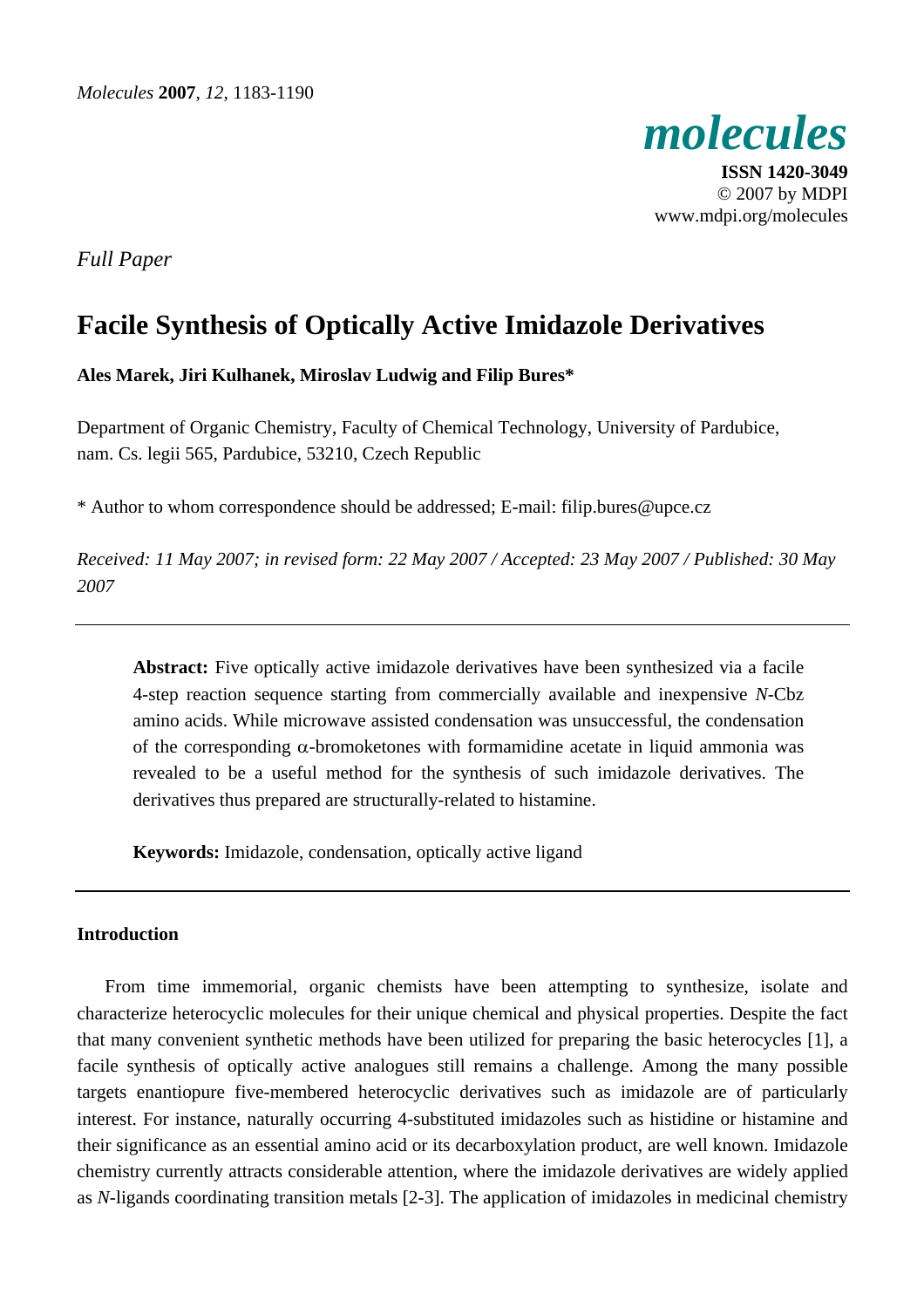[4] or chemistry of natural products/alkaloids [5-6] or of 1,3-disubstituted imidazole salts as ionic liquids [7-8] are also well known. Although a few examples of the synthesis and applications of optically active imidazole derivatives have been published [9-13], development of an efficient synthesis of such derivatives still requires more attention. Recently, we have published the synthesis and application of enantiopure 2-phenylimidazoles starting from the commercially available  $\alpha$ -amino acids as a source of chirality [14-15]. It would be challenging to synthesize 2,5-unsubstituted imidazoles bearing similar chains with a chiral amine (depending on the starting amino acids used). In addition, optically active imidazole derivatives formed upon cross-coupling reactions at the 2 position with another heterocycles (pyridine, phenanthroline, etc.), in order to further support the ability to bind transition metal ions, might provide interesting enantiopure nitrogen ligands. A possible application of such materials in asymmetric catalysis or as histamine-related products is apparent. Hence, we describe herein the synthesis of the proposed optically active 4-substituted imidazole derivatives as well as their detailed structural analysis.

## **Results and Discussion**

One of the synthetic pathways used for the construction of the  $N(1)$ -C(5) and  $N(3)$ -C(4) bonds of the imidazole ring involves reaction of 1,3-bifunctional electrophiles with various amidines. In order to prepare a 2-unsubstituted imidazole, formamide must be employed, while the 1,3-bifunctional electrophiles could be represented by various haloketones [16-18] or hydroxyketones [20]. Sugar based hydroxyketones or hydroxyaldehydes and their application as suitable 1,3-bifunctional electrophiles are also well known [20-21]. The condensation may be enhanced by microwave irradiation [22] as well. Nevertheless, the most used method for imidazole ring construction involves a condensation of the  $\alpha$ -bromoketones with formamidine in liquid ammonia [16-21].

During our investigation in the field of enantiopure imidazole synthesis, we have developed an efficient method utilizing *N*-Cbz protected  $\alpha$ -amino acids 1 as a suitable chiral starting material. Activation of the carboxylic function of the  $\alpha$ -amino acid via mixed anhydrides 2, followed by its reaction with diazomethane afforded α-diazoketones **3**. Treatment of the α-diazoketones with hydrobromic acid smoothly provided α-bromoketones **4**, while nitrogen was liberated. In this way prepared α-bromoketones may serve as suitable 1,3-bifunctional electrophiles and, using the known condition for condensation in liquid ammonia as described above, we have prepared five optically active imidazole derivatives **5** bearing substituents at position 4 (Scheme 1).

(*S*)-Cbz-Alanine, (*S*)-Cbz-valine, (*S*)-Cbz-leucine, (*S*)-Cbz-isoleucine and (*S*)-Cbz-phenylalanine were used as the starting *N*-Cbz protected  $\alpha$ -amino acids. The condensation reactions of the  $\alpha$ -bromoketones with formamidine acetate were carried out in a pressure vessel containing liquefied ammonia at 70 °C. The reaction mixture was stirred overnight, extracted and purified by column chromatography to afford pure imidazoles **5a**-**e**. Yields and selected physical properties of the compounds prepared are summarized in the Table 1.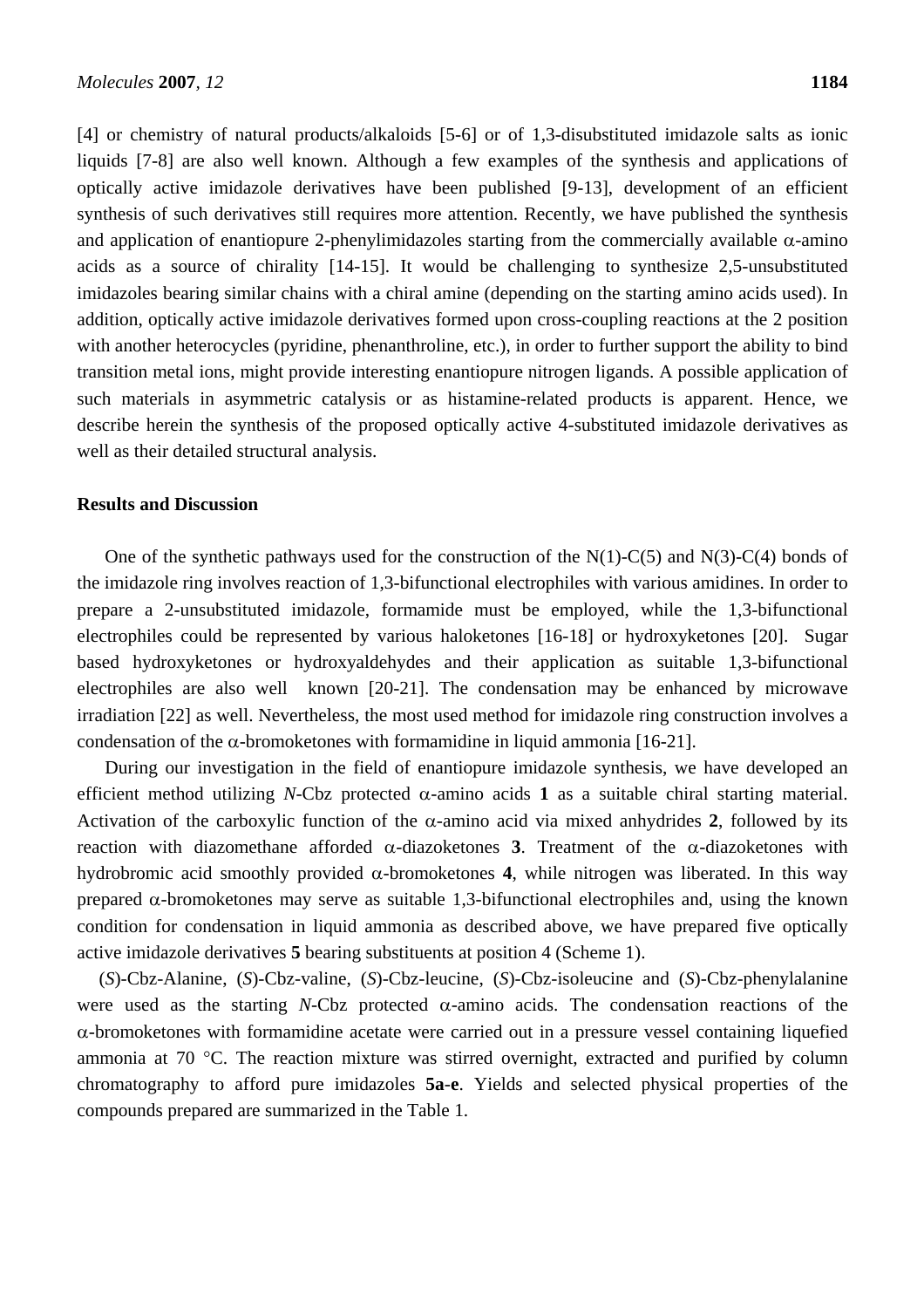

i) CICO<sub>2</sub>Et/Et<sub>3</sub>N/Et<sub>2</sub>O/THF/-25 °C/30 min; ii) CH<sub>2</sub>N<sub>2</sub>/Et<sub>2</sub>O/-10 °C/3 h; iii) HBr/AcOH/20 °C/1 h; iv) formamidine acetate/NH<sub>3</sub> (I)/23 bar/70 °C/20 h.

| Comp.     | R / Starting amino acid              | Yield <sup>[a]</sup> $[\%]$ | e.e. $[%]$ | $\left[\alpha\right]_D^{20}$ |
|-----------|--------------------------------------|-----------------------------|------------|------------------------------|
| 5a        | $CH_3/ (S)$ -Alanine                 | 81/69                       | 99         | $-15.8$ (c 1, MeOH)          |
| <b>5b</b> | $(CH_3)_2CH / (S)$ -Valine           | 49/42                       | 99         | $-31.7$ (c 0.52, MeOH)       |
| 5c        | $(CH_3)_2CHCH_2 / (S)$ -Leucine      | 69/57                       | 99         | $-28.5$ (c 0.46, MeOH)       |
| 5d        | $CH_3CH_2(CH_3)CH / (S)$ -Isoleucine | 72/56                       | 99         | $-35.6$ (c 1, MeOH)          |
| <b>5e</b> | $PhCH2 / (S)$ -Phenylalanine         | 40/37                       | 99         | $-29.0$ (c 1, MeOH)          |

**Table 1.** 

[a] GC/isolated yields of the final condensation reaction

The enantiomeric excesses (e.e.) were determined by <sup>1</sup>H-NMR spectroscopy using ( $R$ )-Mosher's acid. The resulting spectra were compared with the spectra obtained from the corresponding racemate. No racemization was observed throughout the entire reaction sequence. All of the synthesized imidazoles were further characterized by  ${}^{1}H$ - and  ${}^{13}C$ -NMR spectroscopy, EI-MS and elemental analysis (see Experimental section). The NMR structural analyses of the ligands showed the presence of strong hydrogen bonds in a common CDCl<sub>3</sub> solution, which resulted in hindered imidazole tautomerism and hindered rotation in the protecting carbamate function used.  ${}^{1}H$ - and  ${}^{13}C$ -NMR spectra then showed broad signals or two set of signals, without expected spin–spin interactions. The hindered imidazole tautomerism and rotation in the carbamate function was suppressed if measured in deuteromethanol. Hence, the  ${}^{1}H$ - and  ${}^{13}C$ -NMR spectra listed in the Experimental were measured in  $CD<sub>3</sub>OD.$ 

In addition to the condensation reaction carried out in liquid ammonia, microwave assisted reaction [22] was attempted as well. The  $\alpha$ -hydroxyketones **6**, obtained from the conversion of the α-diazoketone **3** using hydrochloric acid [23], were treated with formamidine acetate and irradiated with microwaves (Scheme 2). Only traces of one corresponding imidazole **5a** could be isolated, even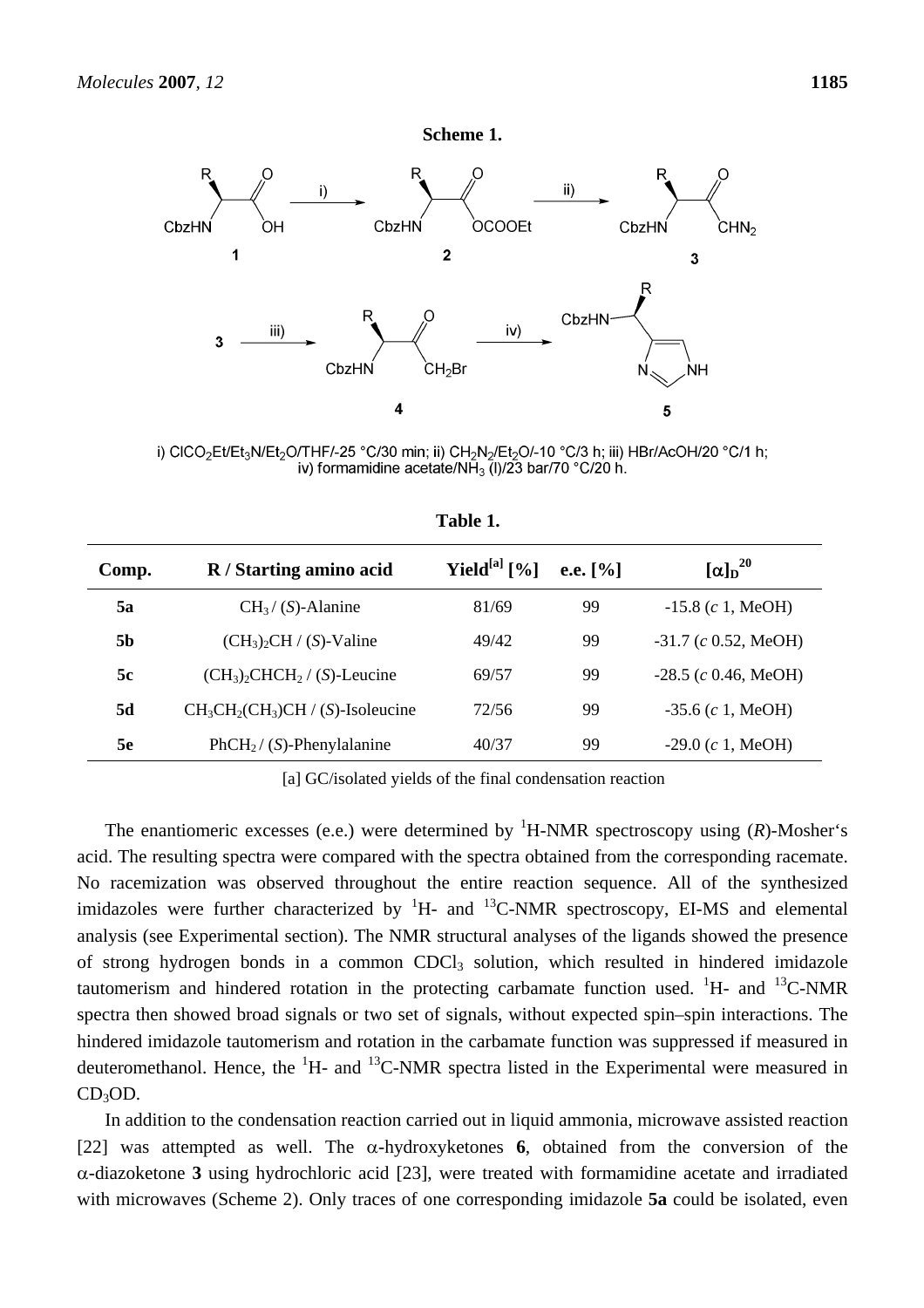after we tried to optimize the reaction conditions. It is also noteworthy that no formation of the corresponding imidazole was observed if another α-hydroxy- or α-bromoketone used. Hence, the microwave assisted reaction was shown to be unsuitable for our derivatives.

#### **Scheme 2.**



i) formamidine acetate/H<sub>2</sub>O/MW irradiation 2 x 2 min (360 W)/yield 7.5 %

#### **Conclusions**

Five novel imidazole derivatives have been synthesized and isolated in satisfactory yields (69- 37%). The crucial step of the reaction sequence was shown to be the condensation of the corresponding  $\alpha$ -bromoketones with formamidine acetate in liquid ammonia. In CDCl<sub>3</sub> solutions the products showed hindered imidazole tautomerism and also hindered carbamate function rotation, which makes the NMR analysis difficult and, therefore, the spectra were measured in deuteromethanol. Microwave assisted reaction of the  $\alpha$ -hydroxyketones was revealed to be incompatible with the above discussed intermediates. Overall, we have developed a facile 4-step synthesis of histamine-related imidazole derivatives starting from the commercially available and inexpensive *N*-Cbz amino acids. Cross-couplings of the synthesized imidazoles with other heterocycles, in order to produce even larger nitrogen ligands with stronger coordinating ability, are now under investigation.

### **Experimental**

#### *General*

Reagents and solvents (reagent grade) were purchased from Aldrich or Fluka and used as received. The  $\alpha$ -bromoketones **4** and  $\alpha$ -hydroxyketones **6** were synthesized according to the literature procedures [14, 23]. Evaporation and concentration *in vacuo* were performed at water aspirator pressure. The condensation reactions in liquid ammonia were carried out in a ROTH pressure vessel. The microwave assisted reactions were conducted in a MILESTONE MLS ETHOS 1600 URM oven (300 W; 2.45 GHz). Column chromatography (CC) was carried out with  $SiO<sub>2</sub>$  60 (particle size 0.040-0.063 mm, 230-400 mesh; Merck) and commercially available solvents. Thin-layer chromatography (TLC) was conducted on aluminium sheets coated with  $SiO<sub>2</sub>$  60  $F<sub>254</sub>$  obtained from Merck, with visualization by UV lamp (254 or 360 nm). Melting points (M.p.) were measured on a Buchi B-540 melting-point apparatus in open capillaries and are uncorrected.  $H$ - and  $H$ <sup>13</sup>C-NMR spectra were recorded in CD<sub>3</sub>OD at 360 MHz or 90 MHz, respectively, with Bruker AMX 360 instrument at 20 °C. Chemical shifts are reported in ppm relative to the signal of Me<sub>4</sub>Si. Residual solvent signals in the  ${}^{1}H$ -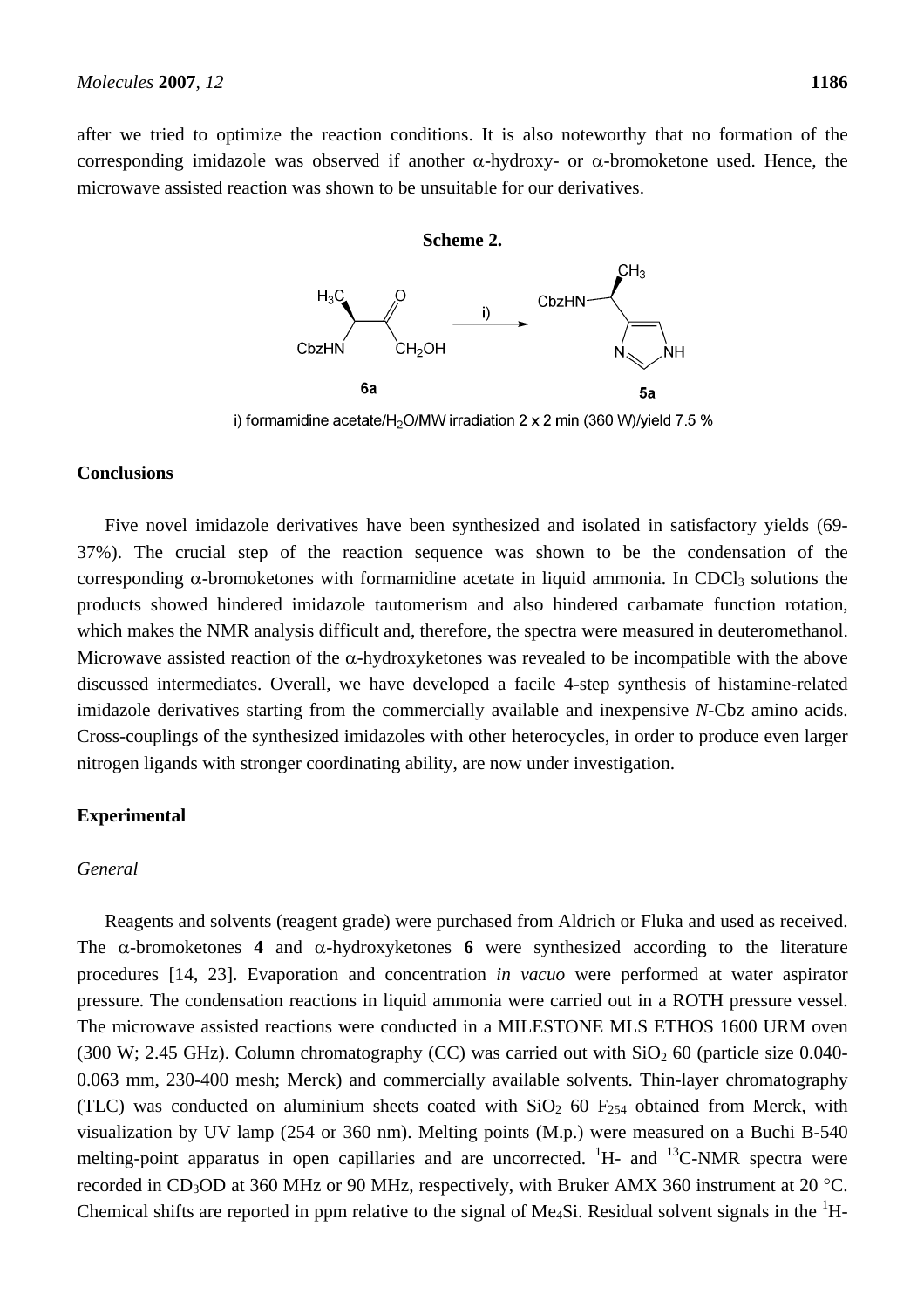and <sup>13</sup>C-NMR spectra were used as an internal reference (CD<sub>3</sub>OD – 3.31 and 49.15 ppm for <sup>1</sup>H- and <sup>13</sup>C-NMR, respectively). Coupling constants (*J*) are given in Hz. The apparent resonance multiplicity is described as s (singlet), br s (broad singlet), d (doublet), dd (doublet of doublets), t (triplet), q (quartet) and m (multiplet). Optical rotation values were measured on a Perkin Elmer 341 instrument, concentration  $c$  is given in  $g/100$  mL CH<sub>3</sub>OH. The mass spectra were measured on GC/MS configuration comprised of an Agilent Technologies – 6890N gas chromatograph (HP-5MS column, length 30 m, I.D. 0.25 mm, film 0.25  $\mu$ m) equipped with a 5973 Network MS detector (EI 70 eV, mass range 33-550 Da).

#### *General method for the condensations in liquid ammonia*

Into a cooled (-78 °C) pressure vessel equipped with a magnetic stirrer, ammonia (100 mL) was liquefied, followed by addition of the appropriate α-bromoketone (6.3 mmol) and formamidine acetate (0.65 g; 6.3 mmol). The reaction mixture was stirred 20 h at 70  $^{\circ}$ C at 23-26 bar, the residual ammonia evaporated, the residue taken up in CHCl<sub>3</sub> (100 mL) and the organic extract washed successively with sat. aq. potassium carbonate ( $3 \times 100$  mL) and water (200 mL). The organic layer was dried (Na<sub>2</sub>SO<sub>4</sub>) and evaporated *in vacuo*. CC (SiO<sub>2</sub>; EtOAc/hexane 1:1 to CHCl<sub>3</sub>/CH<sub>3</sub>OH/NH<sub>4</sub>OH 5:1:0.1) afforded the pure products.

*(S)-Benzyl 1-(1H-imidazol-4-yl)ethylcarbamate* (**5a**). Synthesized from α-bromoketone **4a** (69 % yield) as a white solid;  $R_f = 0.55$  (SiO<sub>2</sub>; CHCl<sub>3</sub>/CH<sub>3</sub>OH/NH<sub>4</sub>OH 5:1:0.1); M.p. 119-121 °C; [ $\alpha$ ]<sub>D</sub><sup>20</sup> = -15.8 (c 1, CH<sub>3</sub>OH); <sup>1</sup>H-NMR: δ = 1.46 (3H, d, *J* = 6.9, CH<sub>3</sub>), 4.81 (1H, q, *J* = 6.9, CH), 5.04-5.11 (2H, m, PhCH<sub>2</sub>), 6.90 (1H, s, 4-H<sub>im</sub>), 7.27-7.34 (5H, m, Ar), 7.59 (1H, d,  $J = 1.2$ , 2-H<sub>im</sub>); <sup>13</sup>C-NMR:  $\delta =$ 21.32 (CH<sub>3</sub>), 45.92 (CH), 67.53 (PhCH<sub>2</sub>), 116.27 (5-C<sub>im</sub>), 128.95 (Ar), 129.09 (Ar), 129.57 (Ar), 136.48 (2-Cim), 138.50 (Ar), 141.9 (4-Cim), 158.53 (CO); EI-MS (70 eV) m/z (%): 245 (1), 154 (10), 137 (10), 122 (50), 108 (90), 94 (60), 79 (100), 67 (10), 51 (20), 44 (70); Elemental analysis (%) calcd. for  $C_{13}H_{15}N_3O_2$  (245.12): C 63.66, H 6.16, N 17.13; found: C 63.66, H 6.15, N 17.06.

*(S)-Benzyl 1-(1H-imidazol-4-yl)-2-methylpropylcarbamate* (**5b**). Synthesized from α-bromoketone **4b** (42 % yield) as an amorphous solid;  $R_f = 0.61$  (SiO<sub>2</sub>; CHCl<sub>3</sub>/CH<sub>3</sub>OH/NH<sub>4</sub>OH 5:1:0.1); M.p. 95-100 °C; [α]<sub>D</sub><sup>20</sup> = -31.7 (c 0.52, CH<sub>3</sub>OH); <sup>1</sup>H-NMR: δ = 0.86 (3H, d, *J* = 6.7, CH<sub>3</sub>), 0.92 (3H, d, *J* = 6.7, CH3), 2.07-2.16 (1H, m, CH), 4.50 (1H, d, *J* = 7.2, NCH), 5.03-5.11 (2H, m, PhCH2), 6.93 (1H, s, 4- H<sub>im</sub>), 7.25-7.35 (5h, m, Ar), 7.64 (1H, d,  $J = 1.1$ , 2-H<sub>im</sub>); <sup>13</sup>C-NMR:  $\delta = 18.94$  (CH<sub>3</sub>), 20.15 (CH<sub>3</sub>), 33.92 (CH), 56.26 (NCH), 67.61 (PhCH<sub>2</sub>), 117.19 (5-C<sub>im</sub>), 128.90 (Ar), 129.09 (Ar), 129.58 (Ar), 136.25 (2-Cim), 138.53 (Ar), 140.04 (4-Cim), 158.68 (CO); EI-MS (70 eV) m/z (%): 274 (20), 230 (20), 166 (100), 136 (10), 122 (10), 108 (30), 91 (30), 79 (30), 53 (10), 45 (70); Elemental analysis (%) calcd. for  $C_{15}H_{19}N_3O_2(273.15)$ : C 65.91, H 7.01, N 15.37; found: C 65.91, H 7.01, N 15.21.

*(S)-Benzyl 1-(1H-imidazol-4-yl)-3-methylbutylcarbamate* (**5c**). Synthesized from α-bromoketone **4c** (57 % yield) as an amorphous solid;  $R_f = 0.63$  (SiO<sub>2</sub>; CHCl<sub>3</sub>/CH<sub>3</sub>OH/NH<sub>4</sub>OH 5:1:0.1); M.p. 32-36 °C;  $[\alpha]_D^{20}$  = - 28.5 (c 1, CH<sub>3</sub>OH); <sup>1</sup>H-NMR:  $\delta$  = 0.93 (6H, d, *J* = 6.1, 2 × CH<sub>3</sub>), 1.61-1.70 (3H, m, CH + CH<sub>2</sub>), 4.78 (1H, t,  $J = 7.9$ , NCH), 5.05-5.11 (2H, m, PhCH<sub>2</sub>), 6.90 (1H, s, 4-H<sub>im</sub>), 7.24-7.33 (5H, m,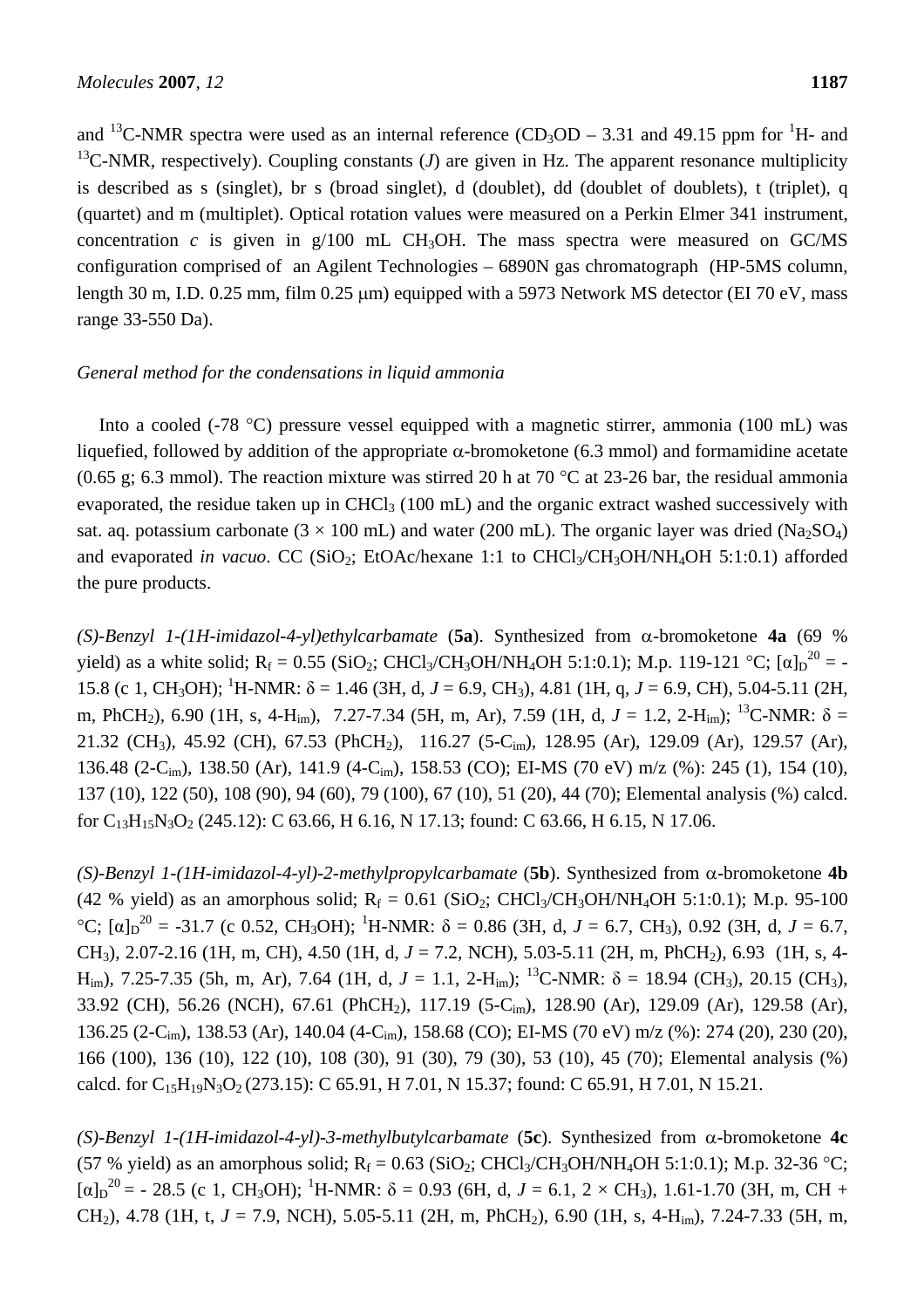Ar), 7.58 (1H, d,  $J = 1.2$ , 2-H<sub>im</sub>); <sup>13</sup>C-NMR:  $\delta = 22.55$  (CH<sub>3</sub>), 23.38 (CH<sub>3</sub>), 26.17 (CH<sub>2</sub>), 45.42 (CH), 48.44 (CH), 67.53 (PhCH<sub>2</sub>), 116.60 (5-C<sub>im</sub>), 128.89 (Ar), 129.07 (Ar), 129.57 (Ar), 136.43 (2-C<sub>im</sub>), 138.55 (Ar), 141.44 (4-Cim), 158.42 (CO); EI-MS (70 eV) m/z (%): 287 (1), 230 (20), 196 (10), 186 (20), 136 (10), 122 (100), 108 (50), 91 (60), 79 (60), 67 (10), 51 (10), 39 (10); Elemental analysis (%) calcd. for  $C_{16}H_{21}N_3O_2$  (287.16): C 66.88, H 7.37, N 14.62; found: C 66.64, H 7.34, N 14.55.

*(1S,2R)-Benzyl-1-(1H-imidazol-4-yl)-2-methylbutylcarbamate* (**5d**). Synthesized from α-bromoketone **4d** (56 % yield) as an amorphous solid;  $R_f = 0.60$  (SiO<sub>2</sub>; CHCl<sub>3</sub>/CH<sub>3</sub>OH/NH<sub>4</sub>OH 5:1:0.1); M.p. 45-49 <sup>o</sup>C; [α]<sub>D</sub><sup>20</sup> = - 35.6 (c 0.46, CH<sub>3</sub>OH); <sup>1</sup>H-NMR: δ = 0.81 (3H, d, *J* = 6.7, CH<sub>3</sub>), 0.90 (3H, t, *J* = 7.3, CH<sub>3</sub>),  $1.15 + 1.54$  (2H,  $2 \times m$ , CH<sub>2</sub>),  $1.87-1.94$  (1H, m, CH),  $4.57$  (1H, d,  $J = 7.3$ , NCH),  $5.00-5.10$ (2H, m, PhCH2), 6.91 (1H, s, 4-Him), 7.25-7.32 (5H, m, Ar), 7.60 (1H, d, *J* = 0.8, 2-Him); 13C-NMR: δ  $= 11.79$  (CH<sub>3</sub>), 16.41 (CH<sub>3</sub>), 26.28 (CH<sub>2</sub>), 40.33 (CH), 55.08 (CH), 67.57 (PhCH<sub>2</sub>), 117.31 (5-C<sub>im</sub>), 128.87 (Ar), 129.06 (Ar), 129.55 (Ar), 136.35 (2-Cim), 138.50 (Ar), 139.93 (4-Cim), 158.54 (CO); EI-MS (70 eV) m/z (%): 287 (1), 230 (20), 186 (20), 136 (20), 122 (100), 108 (70), 91 (60), 79 (70), 67 (20), 51 (20), 39 (20); Elemental analysis (%) calcd. for  $C_{16}H_{21}N_3O_2$  (287.16): C 66.88, H 7.37, N 14.62; found: C 66.70, H 7.25, N 14.62.

*(S)-Benzyl 1-(1H-imidazol-4-yl)-2-phenylethylcarbamate* (**5e**). Synthesized from α-bromoketone **4e** (37 % yield) as a brown solid;  $R_f = 0.65$  (SiO<sub>2</sub>; CHCl<sub>3</sub>/CH<sub>3</sub>OH/NH<sub>4</sub>OH 5:1:0.1); M.p. 138-140 °C;  $[\alpha]_D^{20} = -29.0$  (c 1, CH<sub>3</sub>OH); <sup>1</sup>H-NMR:  $\delta = 2.99$  (1H, dd, <sup>2</sup>*J* (H,H) = 13.6, <sup>3</sup>*J* (H,H) = 8.8, CH<sub>2</sub>), 3.20 (1H, dd, <sup>2</sup>*J* (H,H) = 13.6, <sup>3</sup>*J* (H,H) = 6.1, CH<sub>2</sub>), 3.92-5.05 (4H, m, CH + NH + CH<sub>2</sub> - merged with residual CH<sub>3</sub>OH), 6.85 (1H, s, 4-H<sub>im</sub>), 7.11-7.32 (10H, m, 2 × Ar), 7.62 (1H, d, J = 1.1, 2-H<sub>im</sub>); <sup>13</sup>C-NMR:  $\delta = 42.50$  (CH<sub>2</sub>), 52.21 (NCH), 67.41 (PhCH<sub>2</sub>), 116.42 (5-C<sub>im</sub>), 127. 48 (Ar), 128.74 (Ar), 128.99 (Ar), 129.35 (Ar), 129.55 (Ar), 130.53 (Ar), 136.52 (2-Cim), 138.52 (Ar), 139.77 (4-Cim), 141.59 (Ar), 158.26 (CO); EI-MS (70 eV) m/z (%): 230 (10), 213 (20), 169 (80), 142 (30), 122 (100), 115 (30), 108 (60), 91 (60), 79 (60), 65 (20), 51 (20). Elemental analysis (%) calcd. for  $C_{19}H_{21}N_3O_2$ (321.15): C 71.01, H 5.96, N 13.08; found: C 70. 97, H 5.96, N 13.08.

### *Microwave assisted condensation*

A few drops of water were added to a mixture of **6a** (0.2 g; 0.84 mmol) and formamidine acetate (0.17 g; 1.68 mmol), which was then treated for  $2 \times 2$  min in a 360 W microwave oven. The resulting mass was taken up in CHCl<sub>3</sub> (10 mL), washed successively with water  $(2 \times 10 \text{ mL})$  and concentrated *in vacuo*. The crude product was purified in the same way as described above for the condensation in liquid ammonia. Yield 7.5 %.

### **Acknowledgements**

This research was supported by the Ministry of Education, Youth and Sport (MSM 0021627501) and by the Czech Science Foundation (203/07/P013).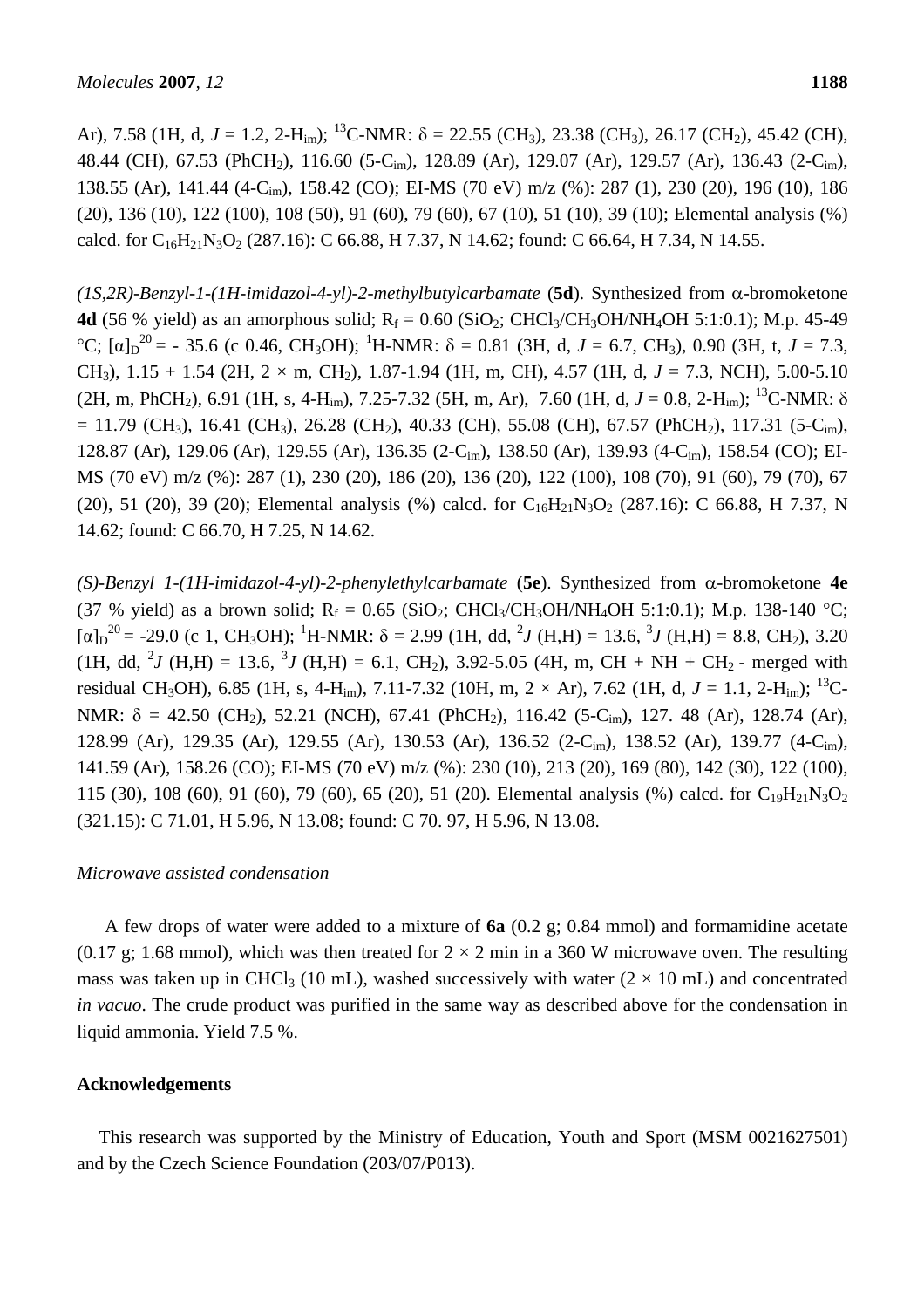## **References**

- 1. Katritzky A. R.; Pozharskii A. F. *Handbook of Heterocyclic Chemistry*; 2nd Edition; Pergamon: New York, **2000**.
- 2. Kamaraj K.; Kim E.; Galliker B.; Zakharov L. N.; Rheingold A. R.; Zuberbuhler A. D.; Karlin K. D. Copper(I) and copper(II) complexes possessing cross-linked imidazole-phenol ligands: Structures and dioxygen reactivity. *J. Am. Chem. Soc.* **2003**, *15*, 6028-6029.
- 3. Moore L. R.; Cooks S. M.; Anderson M. S.; Schanz H.-J.; Griffin S. T.; Rogers R. D.; Kirk M. C.; Shaughnessy K. H. Synthesis and characterization of water-soluble silver and palladium imidazol-2-ylidene complexes with noncoordinating anionic substituents. *Organometallics* **2006**, *25*, 5151-5158.
- 4. Wiglenda T.; Gust R. Structure-Activity Relationship study to understand the estrogen receptordependent gene activation of aryl- and alkyl-substituted 1*H*-imidazoles. *J. Med. Chem.* **2007**, *50*, 1475-1484.
- 5. Baran P. S.; O'Malley D. P.; Zografos A. L. Sceptrin as a potential biosynthetic precursor to complex pyrrole–imidazole alkaloids: The total synthesis of ageliferin. *Angew. Chem. Int. Ed.*  **2004**, *43*, 2674-2677.
- 6. O'Malley D. P.; Li K.; Maue M.; Zografos A. L.; Baran P. S. Total synthesis of dimeric pyrroleimidazole alkaloids: Sceptrin, ageliferin, nagelamide E, oxysceptrin, nakamuric acid, and the axinellamine carbon skeleton. *J. Am. Chem. Soc.* **2007**, *129*, 4762-4775.
- 7. Wang R.; Xiao J.-C.; Twamley B.; Shreeve J. M. Efficient Heck reactions catalyzed by a highly recyclable palladium(II) complex of a pyridyl-functionalized imidazolium-based ionic liquid. *Org. Biomol. Chem.* **2007**, *5*, 671-678.
- 8. Kan H.-C.; Tseng M.-C.; Chu Y.-H. Bicyclic imidazolium-based ionic liquids: Synthesis and characterization. *Tetrahedron* **2007**, *63*, 1644-1653.
- 9. Yang C.-G.; Wang J.; Jiang B. Enantioselective synthesis of the aminoimidazole segment of Dragmacidin D. *Tetrahedron Lett.* **2002**, *43*, 1063-1066.
- 10. Santagostini L.; Gullotti M.; Pagliarin R.; Bianchi E.; Casella L.; Monzani E. Functional mimics of copper enzymes. Synthesis and stereochemical properties of the copper(II) complexes of a trinucleating ligand derived from L-Histidine. *Tetrahedron: Asymmetry* **1999**, *10*, 281-295.
- 11. You J.-S.; Yu X.-Q.; Zhang G.-L.; Xiang Q.-X.; Lan J.-B.; Xie R.-G. Novel chiral imidazole cyclophane receptors: synthesis and enantioselective recognition for amino acid derivatives. *Chem. Commun.* **2001**, 1816-1817.
- 12. Suwinski J.; Szczepankiewicz W.; Swierczek K.; Walczak K. Synthesis of chiral imidazole derivatives as purine precursors. *Eur. J. Org. Chem.* **2003**, 1080-1084.
- 13. Jiang H.-Y.; Zhou C.-H.; Luo K.; Chen H.; Lan J.-B.; Xie R.-G. Chiral imidazole metalloenzyme models: Synthesis and enantioselective hydrolysis for α-amino acid esters. *J. Mol. Catal. A – Chem.* **2006**, *260*, 288-294.
- 14. Bures F.; Kulhanek J. Chiral imidazole derivatives synthesis from enantiopure *N*-protected α-amino acids. *Tetrahedron: Asymmetry* **2005**, *16*, 1347-1354.